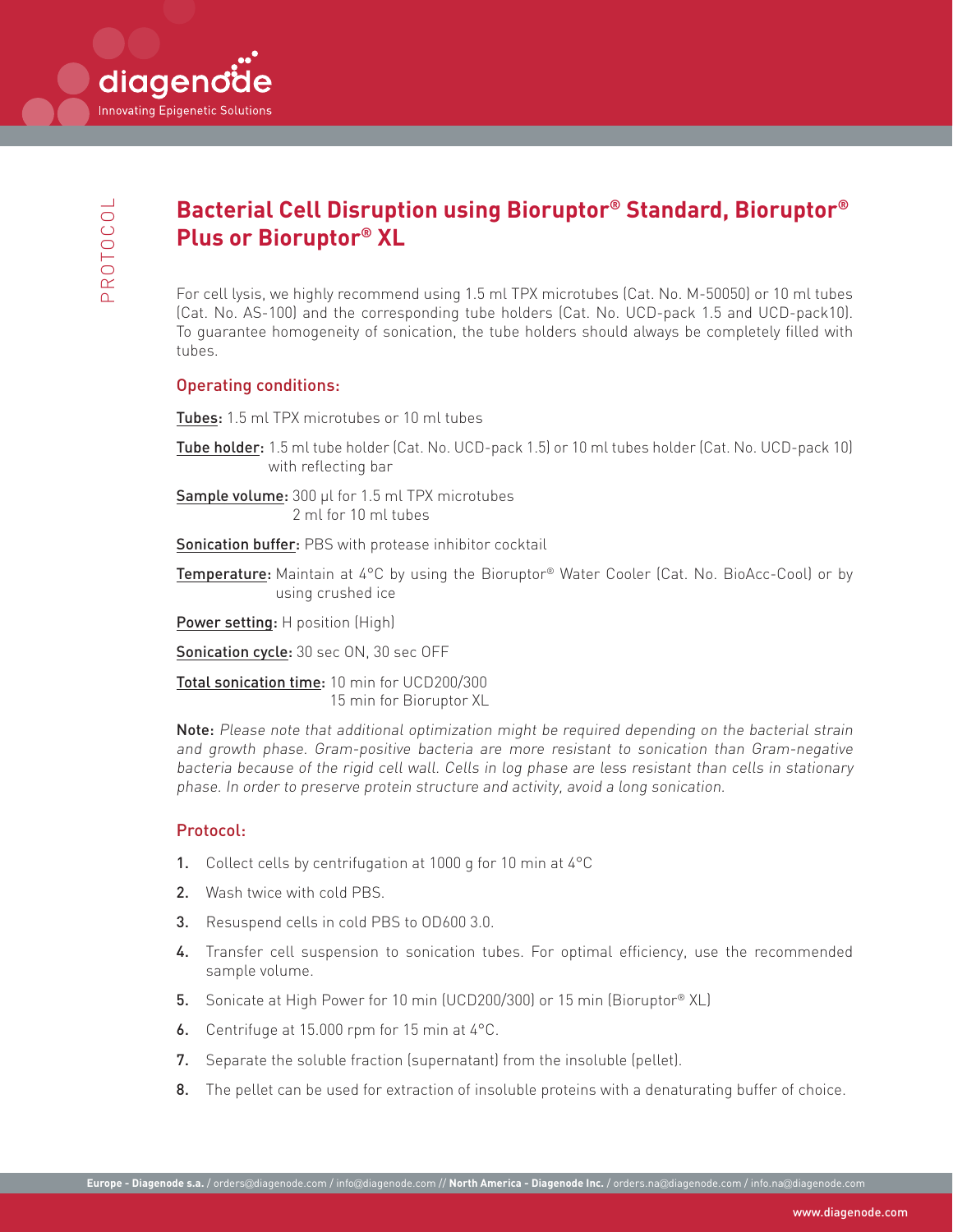

### Efficient cell disruption with Bioruptor®

Cell suspensions were sonicated for different periods of time ranging from 5 to 20 minutes. Two types of tubes were tested: Diagenode's 1.5 ml TPX tubes (M-50001) and Diagenode's 10 ml tubes (AS-100). The efficiency of cell disruption was initially determined by measuring optical density at 600 nm. The results indicated that the number of intact cells decreases rapidly with increasing sonication time. After only 5 minutes of sonication, a significant number of cells were disrupted (Fig.1). Similar results were observed using the Live/Dead BacLight kit (data not shown) which allows the quantification of live cells with intact membranes and discrimination from cells with damaged membranes. Thus, efficient cell disruption is observed after 5-10 minutes of sonication.



# **Cell disruption post sonication**

#### Figure 1: Effect of sonication on cell disruption

The number of intact cells after sonication was determined by measuring optical density at 600 nm. Optical density of the cell culture before sonication (0 min) is arbitrarily set to 100%.